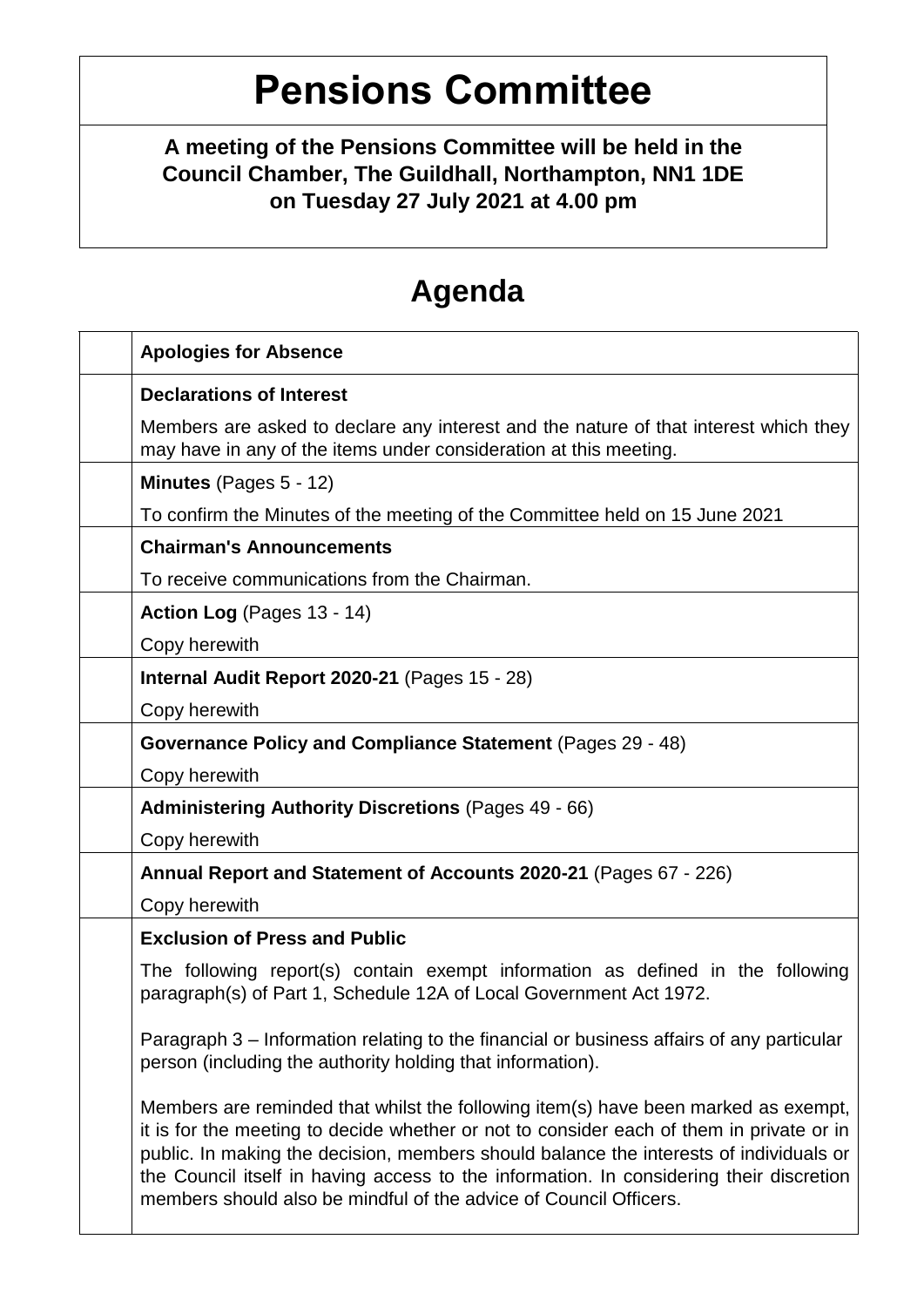Should Members decide not to make a decision in public, they are recommended to resolve as follows:

"That under Section 100A of the Local Government Act 1972, the public and press be excluded from the meeting for the following item(s) of business on the grounds that, if the public and press were present, it would be likely that exempt information falling under the provisions of Schedule 12A, Part I, Paragraph(s) 3 would be disclosed to them, and that in all the circumstances of the case, the public interest in maintaining the exemption outweighs the public interest in disclosing the information."

| <b>Business Plan Update (Pages 227 - 246)</b>                                                                    |
|------------------------------------------------------------------------------------------------------------------|
| Copy herewith                                                                                                    |
| <b>Annual Investment Review (Pages 247 - 252)</b>                                                                |
| Copy herewith                                                                                                    |
| <b>Urgent Business</b>                                                                                           |
| The Chairman to advise whether they have agreed to any items of urgent business<br>being admitted to the agenda. |

Catherine Whitehead Proper Officer 19 July 2021

#### **Pensions Committee Members:**

Councillor Phil Bignell Councillor Lloyd Bunday Councillor Paul Joyce Councillor Jamie Lane Councillor Graham Lawman Councillor Peter Matten Councillor Cathrine Russell **Councillor Cathrine Russell** John Wignall Peter Borley-Cox Robert Austin

Councillor Malcolm Longley (Chair) Councillor Charles Morton (Vice-Chair)

### **Information about this Agenda**

#### **Apologies for Absence**

Apologies for absence and the appointment of substitute Members should be notified to [democraticservices@westnorthants.gov.uk](mailto:democraticservices@westnorthants.gov.uk) prior to the start of the meeting.

#### **Declarations of Interest**

Members are asked to declare interests at item 2 on the agenda or if arriving after the start of the meeting, at the start of the relevant agenda item